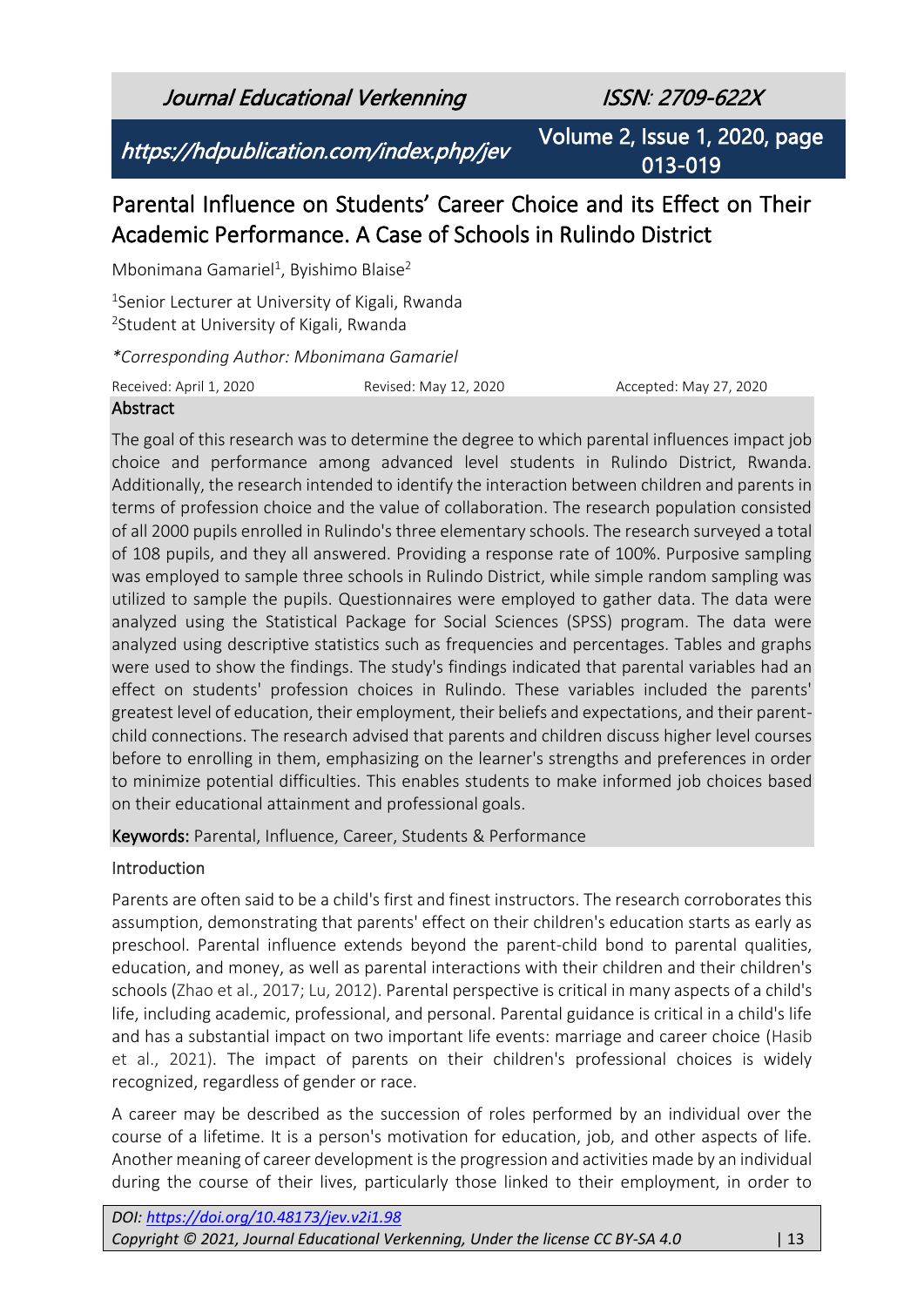obtain top management positions. Career choice is critical in shaping an individual's personality and life ideas, not because it determines an individual's income, but because it forms an individual's personality and life conceptions (Billett, 2006; Hasib et al., 2021). Thus, career choice is a commitment to a lifetime of labor, growing in one's vocation. In a nutshell, everything a person undertakes prepares him or her for a future job.

Career choice is a difficult decision to make, all the more so when a person's life is at stake. Career choice is the sum total of experiences through which an individual learns about and prepares to participate in work as a way of life (Austin, 2002).

Profession is a process that unfolds throughout one's life and encompasses the family, school, and community (Hipp et al., 2008). Every human person must do some function in order to contribute to the country's progress.

At several schools, most notably in the Rulindo District, you will see that some students have been pursuing combinations of subjects that are not their first choice and do not align with their dreams. This seems to be because their parents have persuaded them to follow such combinations. These decisions result in failures, stress, and poor performance. Finally, youngsters become victims of their inability to do well in class.

They forfeit even opportunities to perform what they want, so that the task for which they have been picked provides them no pleasure. However, little studies have been conducted to date on the issue of parental impact on children's choices and educational influences in a variety of nations. While a recent research examined the impact of parental influence on kids' job choices and academic achievement. By highlighting the detrimental consequences on educational growth, particularly in the Rulindo District's schools.

#### Statement of the Problem

Parents have a significant effect on their children's job development and professional choices. Parents want their children to be happy and successful in life, and one aspect that contributes to happiness and success is profession selection. Additionally, research suggests that when adolescents feel supported and loved by their parents, they develop a greater confidence in their own capacity to do job study and pick an intriguing and exciting vocation. This is important because research indicates that teenagers who feel competent in terms of profession choice make more satisfied job choices later in life (Hirschi, 2009; Clausen, 1991).

Though parents have a critical influence in their children's job choices, parents might have a detrimental impact on their children's choice of Advanced level courses in Rwanda's present education system. This sometimes happens when a youngster chooses a professional path based on his or her ambitions and abilities, such as Maths-Economics and Geography (MEG), but is persuaded by parents to pursue another path, such as Maths-Chemistry and Biology (MCB) or Physics-Chemistry and Mathematics (PCM). They are often persuaded to choose alternatives or combinations within the Rwandan educational system that are contrary to their aspirations and interests by their parents, who want them to pursue careers as engineers, doctors, or other professionals. Regardless of whether kids are capable of doing better or not.

As a result, some students in Advanced levels, which are equivalent to senior four, five, and six, face numerous challenges throughout their education, including failures, stress, poor performance in certain subjects, a lack of interest and motivation as a result of having their first choice (career) rejected and being forced to pursue other combinations.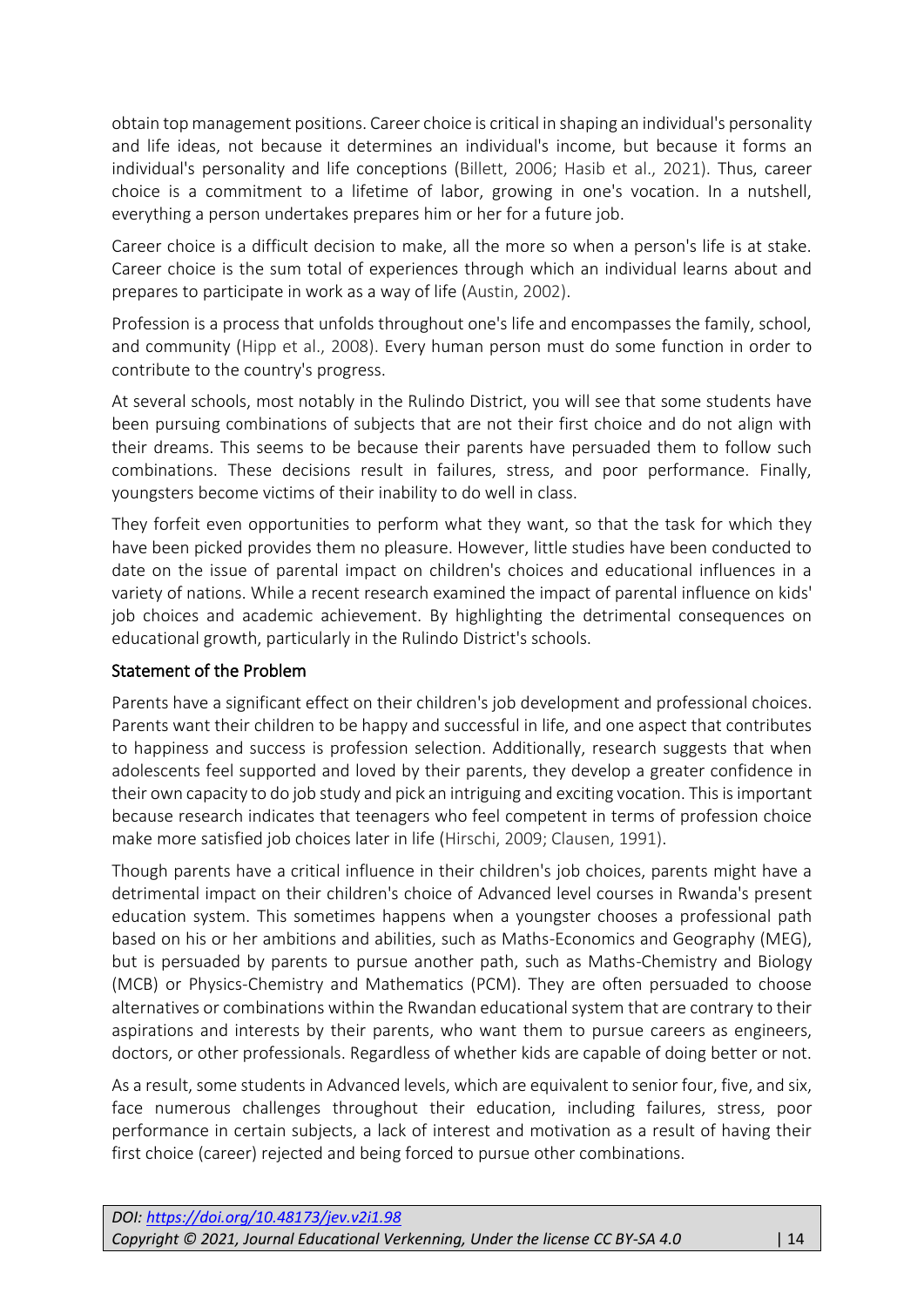Parents should be warned against putting their own objectives on their children or seeing their child's success as a mirror of their own (Alderson, 2007). While parents should demonstrate real interest in and support for their children's job choices, they must also enable youngsters to find their true selves on their own.

Clearly, the entire study's objective was to ascertain parental influence on students' career choices and its effect on academic performance, as well as to determine whether parents' influence and guidance in the area of career choice and vocational development provide students with support and encouragement to explore the numerous options available to them in order to find the best career that fits their unique combination of skills and interests.

#### Research Objectives

This dissertation has several objectives to put across but the main ones are presented as follows: (1) To find out the parental influence on students' career choice and its effect on their academic performance in Rulindo secondary schools; (2) To assess the challenges that students face in their daily learning activities due to the rejection of their wills and preferences; (3) To evaluate how parents can listen to their children in terms of career choices; (4) To investigate how important it is giving children the freedom to choose plays a significant role in their academic success; (5) To formulate suggestions on what should be done to prevent the challenges that students face in career choices.

## Theoretical Literature

Parents with varying demographic and psychographic features have varying expectations for their children's schooling, which ultimately influences their children's job choices. The prevailing perception of parents towards their children's education is that it should be used to get more respect and money rather than to effect good change in society.

# Parental Influence

Parental influence is described as any view, attitude, or action on the part of the parent (other than direct tutoring) that moulds or molds the child's reading attitudes in some way. Involvement is defined as any direct tutorial assistance a youngster gets in order to improve his or her reading ability.

A career is distinguished from a job in the following ways: A job is something you perform only for the purpose of earning money; a career is a linked sequence of work chances. While a job has little bearing on your future work life, a career gives experience and education that will power your future.

# Career Choices and Development Theories

Professional choice is the process of determining an appropriate career path. A professional decision is critical since it impacts your performance in subsequent phases of life (Murphy et al., 2018). Individual growth, organizational growth, economic growth, and waste reduction are all critical components of job choice.

# The Following Are Some Ideas On Career Growth And Choice

(1) Holland's Theory of Vocational Personalities in the Work Environment, (2). Work Adjustment Theory (TWA), and (3) Structuralism theory heorem of Social Cognitive Careers.

No one career development theory was proven to be comprehensive. The basic tenet of all theories was career advice as a collection of many and disparate thoughts.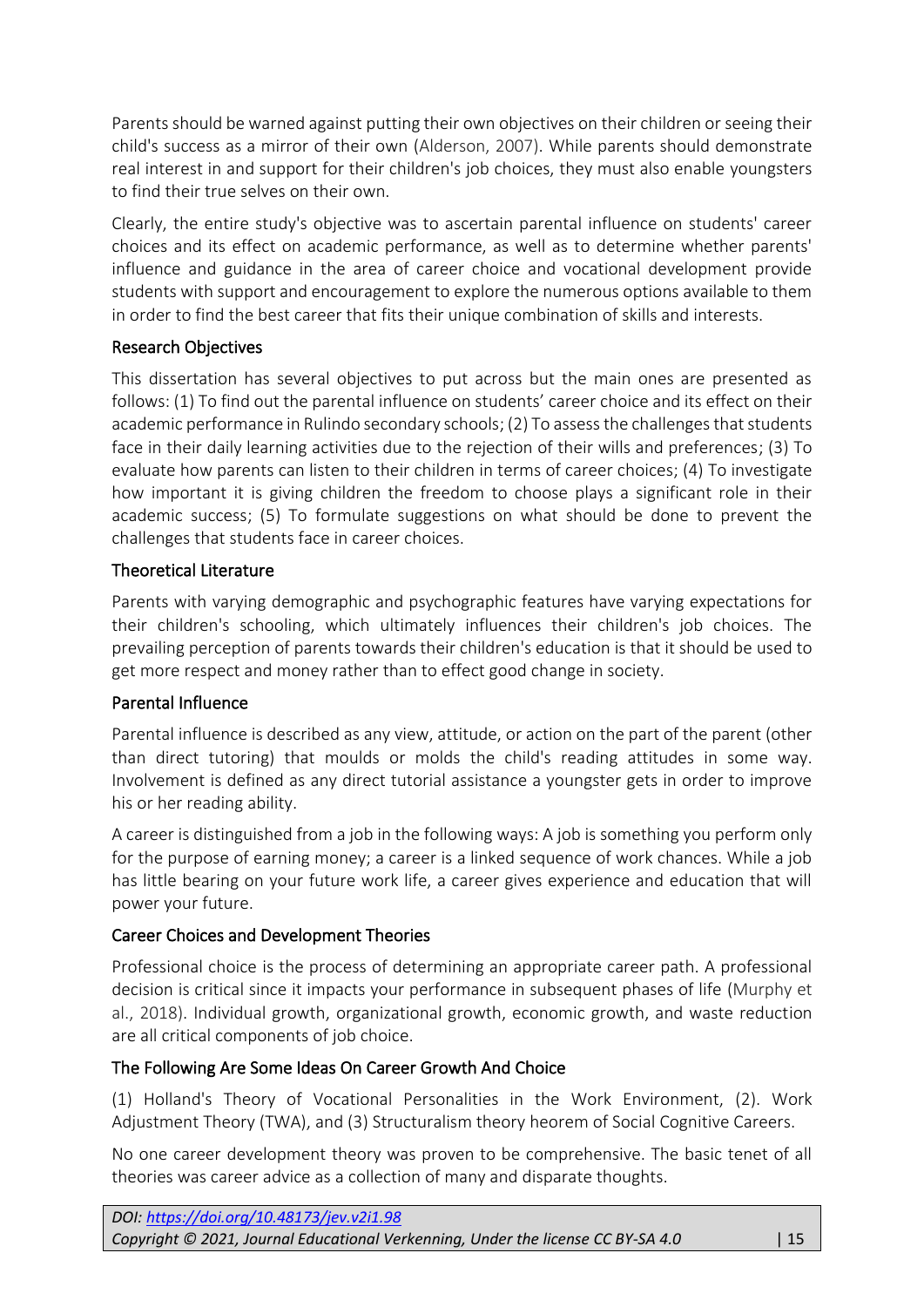### Holland's Theory of Vocational Personalities in Work Environment

Holland's career choice theory was one of the most thoroughly explored hypotheses, arguing that congruence between one's fundamental personality type and chosen job was a critical component in achieving professional success. His hypothesis was often utilized as the foundation for career counseling sessions by experts. According to this theory, the majority of individuals fall into one of six fundamental personality types: Realistic, Investigative, Artistic, Social, Enterprising, or Conventional. These are often referred to as Holland Codes or RIASEC. Theorists argued that individuals who worked in an environment that matched their personality attribute were more prosperous and satisfied.

#### Factors Influencing Career Choices

When an individual considers his or her future vocation and job choice, various considerations come into play. The most critical factors are the job description, the necessary skills and education, the compensation, and the career prospect.

However, there are other other significant elements that might impact a person's profession decision. The researcher discusses some of these elements in this study. It is important to consider them before making a choice on one's future job. Everyone has to make the appropriate option, consider the advantages and disadvantages, and this will assist him or her in finding the ideal vocation.

#### Critical Review and Research Gap Identification

Numerous studies undertaken by various scholars examined the effects of parents on their children's job growth and choice. Keller asserts that parents have a significant effect on their children's professional development and decision-making. Parents want their children to be happy and successful in life, and one aspect that contributes to happiness and success is profession selection.

Additionally, research suggests that when adolescents feel supported and loved by their parents, they develop a greater confidence in their own capacity to do job study and pick an intriguing and exciting vocation. This is important because research indicates that teenagers who feel competent in terms of profession choice make more satisfied job choices later in life (Hirschi, 2009).

Parents are often said to be a child's first and finest instructors. The research corroborates this assumption, demonstrating that parents' effect on their children's education starts as early as preschool. Parental influence extends beyond the parent-child bond to parental qualities, education, and money, as well as parental interactions with their children and their children's schools.

According to academics Kathleen Cotton and Karen Reed Wikelund, "parental participation in children's learning is favorably associated to achievement" for all kinds and ages of students, and the greater the intensity of this participation, the more beneficial the benefits.

Career is defined by Redman and Wilkinson (2001) as the application of a person's cognition and capacities, offering mastery over a profession, timely job knowledge, and a foundation for creating and improving business networks. Individuals undertake career planning in order to accomplish professional goals by staying informed about impending possibilities, their outcomes, and their timely reviews. It is regarded a starting point in the phases of professional selections but is still critical. Individuals want careers that may give a solid foundation for a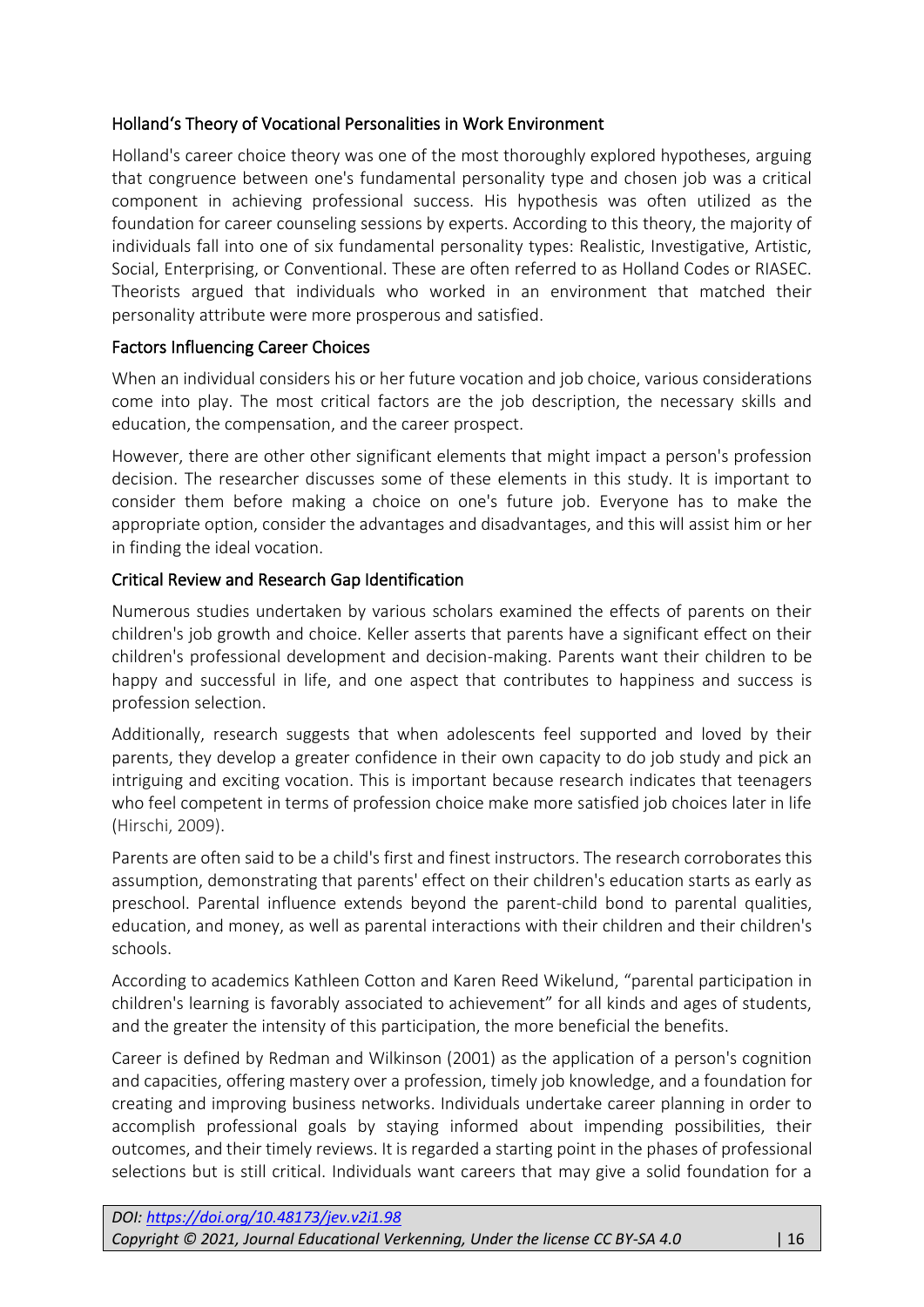better level of life (Cavus, Geri and Turgunbayeva; 2015). Individual career planning is a strategy for how an individual will advance in his field. On an organizational level, it discusses promotional issues in addition to the personal development quadrant. Thus, career planning is the process by which a person or an organization assists a person in pursuing his or her developmental objectives in accordance with his or her area of competence, competencies, and goals (Bayraktarolu, 2011). Career choosing is a critical component of an individual's life (Alberts et al. 2003). Numerous difficulties confront students throughout their career decision process (Olamide and Olawaiye, 2013). A poor job choice might have life-long implications (Mashige and Oduntan, 2011). By underperforming, such individuals become a source of inefficiency not just for themselves and their business, but also for the economy as a whole. (2008) (Issa and Nwalo). According to many study results, parental effect on a child's job choice and growth is under-researched in Rwanda. In Rwanda, studies on profession choices focused mostly on the determinants and relevance of parents in profession choices for general elements of life. The purpose of this research is to ascertain the effect of parents on their children's career choices, namely in education, among students attending schools in Rwanda's Rulindo District.

#### **Methods**

## Research Design

As stated before, the purpose of this study was to investigate parental impact on students' job choices and its impact on academic achievement in Rulindo District. The researcher accomplished this by collecting both primary and secondary data. Primary data were collected through questionnaires, interviews, and observations completed by respondents from chosen schools in Rulindo District, while secondary data were gathered from printed sources such as books, journals, reports, archives, and also electronic sites linked to the issue.

#### Target Population And Sampling Procedures

The term "population" refers to a group of individuals or any other collection of objects considered for the purpose of study. According to Grinnell and Williams (1990:136), a population is defined as the whole of individuals or things included in a research. The population consists of Advanced level students (Senior four, Senior five, and Senior six) from chosen schools, as well as some parents. Carl and Roger (1991) said that a population research is concerned with the overall group of individuals from whom the forms are derived.

#### Sampling Procedures

A sample is a subset of the population that has been purposefully chosen for the aim of examining the target population's features (Kainada, 2008). We worked with a sample size of 108 pupils, including parents, in this example of Rulindo District.

#### Results and Discussion

This study examined the impact of parental influence on students' profession choices and academic performance in a case study of schools in Rwanda's Rulindo District. Chapter 1 introduced the study's context, which includes global, regional, and local views on parental influence and its impact on students' career choices. The chapter addressed the research issue statement, emphasizing the goal, goals, and research questions that guided the overall body of study. Additionally, the study's scope and importance were determined.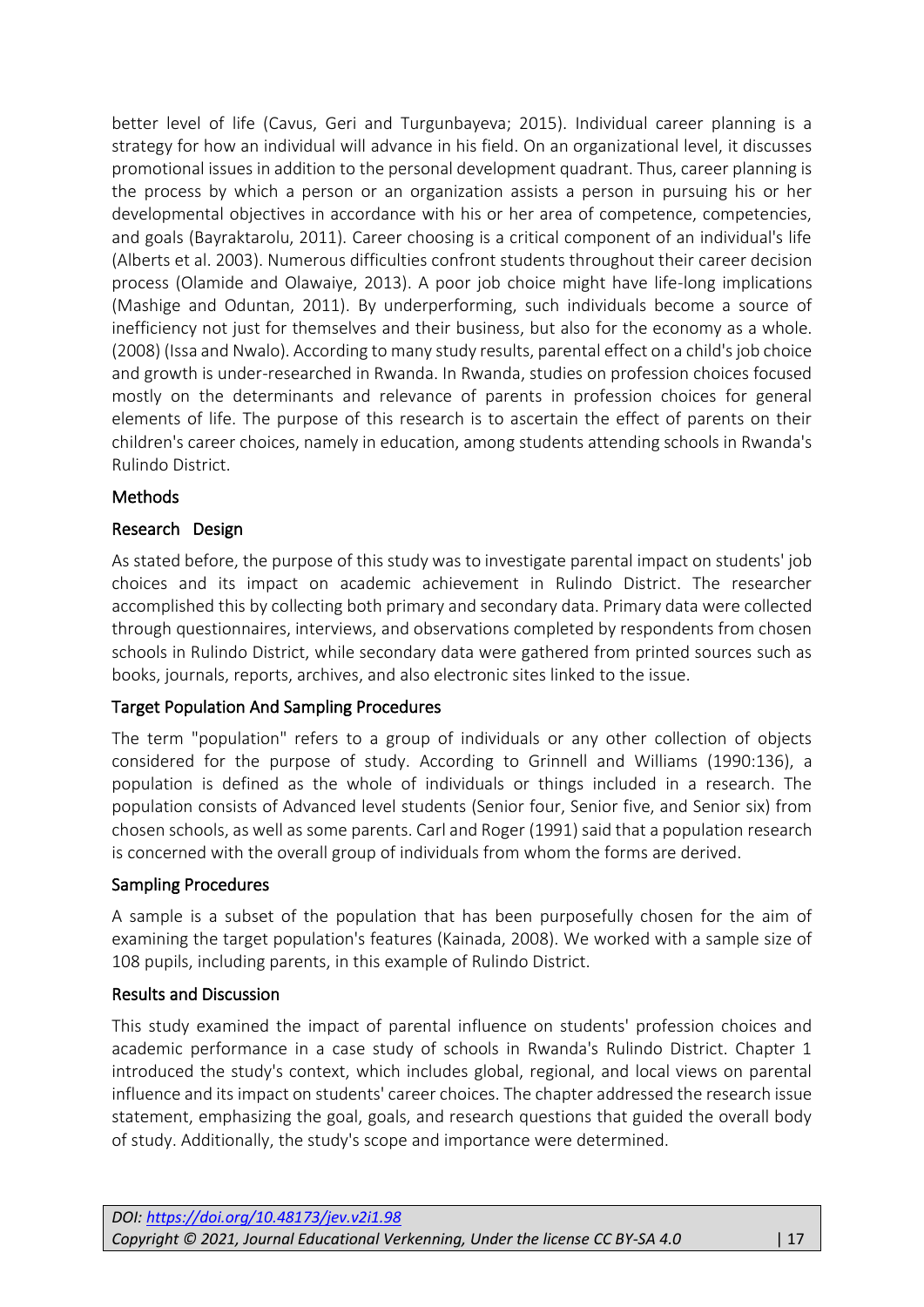Chapter 2 established a correlation between parental influence on a kid's job and the impact on the youngster. The theoretical review, empirical review, and conceptual framework all aided in establishing this connection. The theoretical examination uncovered flaws, gaps, urgent relevance, and contributions. The empirical review included scientific results about the relationship between parents' professional choices and their children's academic success. The conceptual framework highlighted the characteristics of the two variables in the study, and the analysis of their connection contributed in achieving the study's stated research aims and offered evidence that professional barriers may be overcome.

Chapter 3 discussed the study's approach. The methodology included the study's design, population, sampling techniques and equipment, as well as data processing and analysis. This chapter also discussed limitations and ethical issues. The research used the field survey technique to examine data obtained from a 2000-person study population and a 108 respondent sample size estimated using the Bouchard formula. As a result, 108 legitimate responders were obtained. As a result, the study's findings were compiled using both respondents' perspectives and data from key informants. This methodology made a significant contribution to the research's validity.

Chapter 4 contains the presentation of the data analysis and interpretation. Secondary schools in Rulindo District served as a baseline for empirical evaluation. Respondents' perspectives were studied, as were the data supplied by significant respondents, and conclusions drawn on parental influence on students' careers and its impact on academic success. In Chapter 4, the respondents' perspectives align with the study questions and aims. While addressing observations, solutions were offered to reduce difficulties. This chapter provided the researcher with further insight into the impact of parental influence on students' careers and academic achievement. As a result, chapter 5 would summarize the study's results, conclusions, and recommendations, as illustrated below.

#### Conlusion

The initial purpose was to determine the effect of parental influence on profession choices. The researcher posed questions and the following findings were obtained: Respondents' perspectives on how parents affect their children's choice of combination: Not sure replies accounted for 2.8 percent, disputed answers accounted for 4.6 percent, strongly disagreed answers accounted for 4.6 percent, and strongly agree answers accounted for 26.9 percent. Those who agreed with the allegation accounted for 61.1 percent. Only 61% agreed that their parents affect their choices. The second description of the study goal, which was to determine if students suffer difficulties when forced to pick a combination different from their first selection. The responses indicate that both strongly agree and agree cover 70% of the results from the questionnaire given to learners, indicating that once parents influence students to choose a combination other than their first choice, many students perform poorly in those combinations, despite the fact that some students cope and manage to keep up with them and earn good grades. The third purpose was to determine the extent to which allowing children to make their own choices contributes to their academic achievement. Participants were asked a series of questions and agreed at an 87 percent rate that their views must be heard. Finally, several ideas were made on how profession choices may be improved.

#### Recommendations

It has been established that parents have an influence on the career choice of students' combinations of studies. In light of this, it is recommended to do the following: (1) Parents'